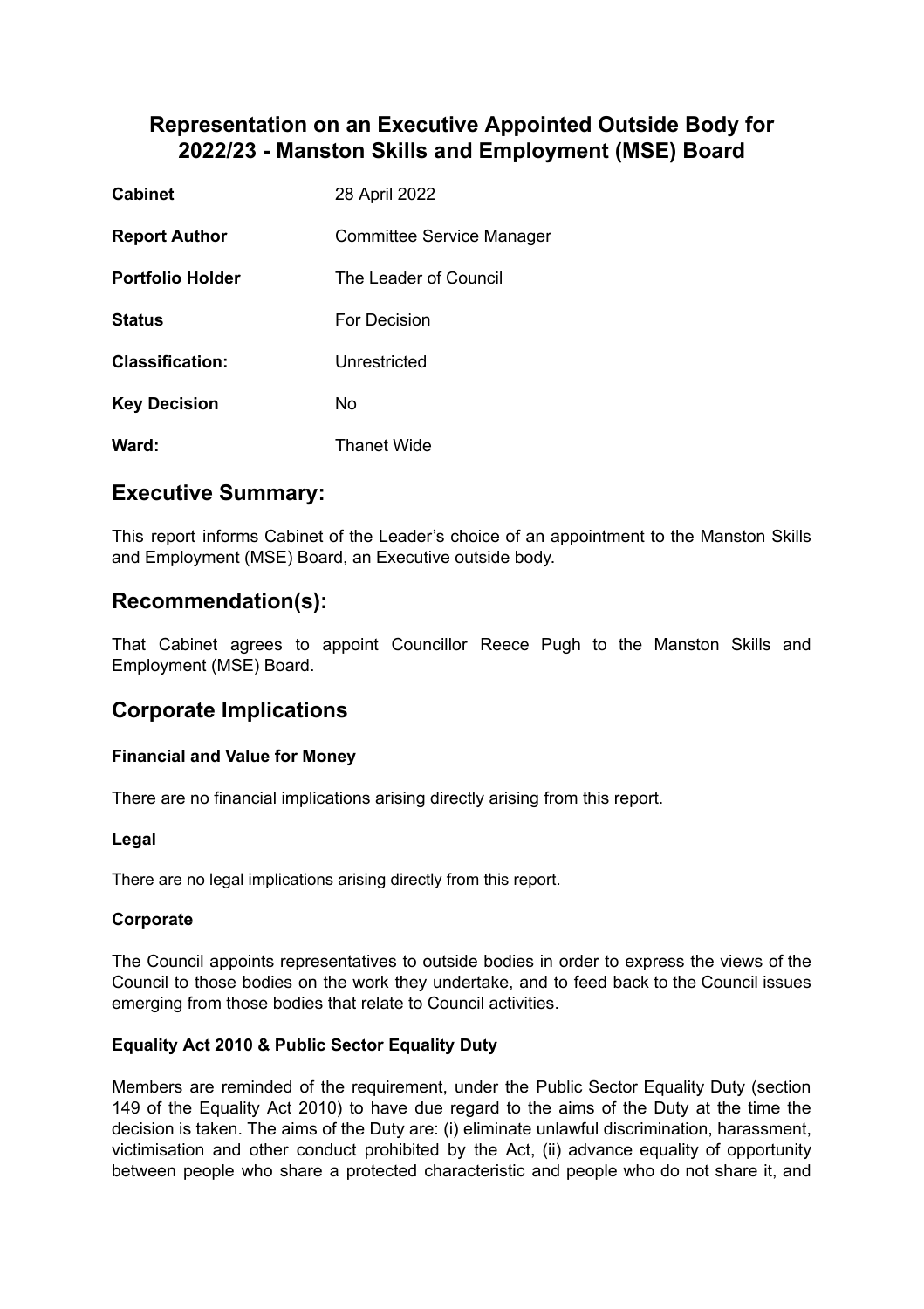(iii) foster good relations between people who share a protected characteristic and people who do not share it.

Protected characteristics: age, sex, disability, race, sexual orientation, gender reassignment, religion or belief and pregnancy & maternity. Only aim (i) of the Duty applies to Marriage & civil partnership.

This report relates to the following aim of the equality duty: - (Delete as appropriate)

- To eliminate unlawful discrimination, harassment, victimisation and other conduct prohibited by the Act.
- To advance equality of opportunity between people who share a protected characteristic and people who do not share it
- To foster good relations between people who share a protected characteristic and people who do not share it.

No implications arise directly but the Council needs to retain a strong focus and understanding on issues of diversity amongst the local community and ensure service delivery matches these.

It was important to be aware of the Council's responsibility under the Public Sector Equality Duty (PSED) and show evidence that due consideration has been given to the equalities impact that may be brought upon communities by the decisions made by Council*.*

## **CORPORATE PRIORITIES**

This report relates to the following corporate priorities: -

● Communities

### **1.0 Introduction and Background**

- 1.1 It was agreed at the meeting of Council on 24 February 2011 that any list of outside bodies would be split into two lists: those outside bodies that relate to an Executive function and hence should be appointed by the Cabinet and those that are appointed by Council.
- 1.2 It is for Council to decide on those outside bodies it feels relate to an Executive function and hence should have a Cabinet Member appointed to them, but for Cabinet to agree the nominations to those outside bodies.
- 1.3 The Leader's delegated powers were amended to allow them to propose their nominations for the Executive outside bodies to the Cabinet.

## **2.0 The Current Situation**

2.1 Council agreed to add Manston Skills and Employment (MSE) Board to the list of Executive outside bodies and the number of Councillors to be appointed to it, as described at paragraph 1.2 of this report at its meeting on 14 October 2021.